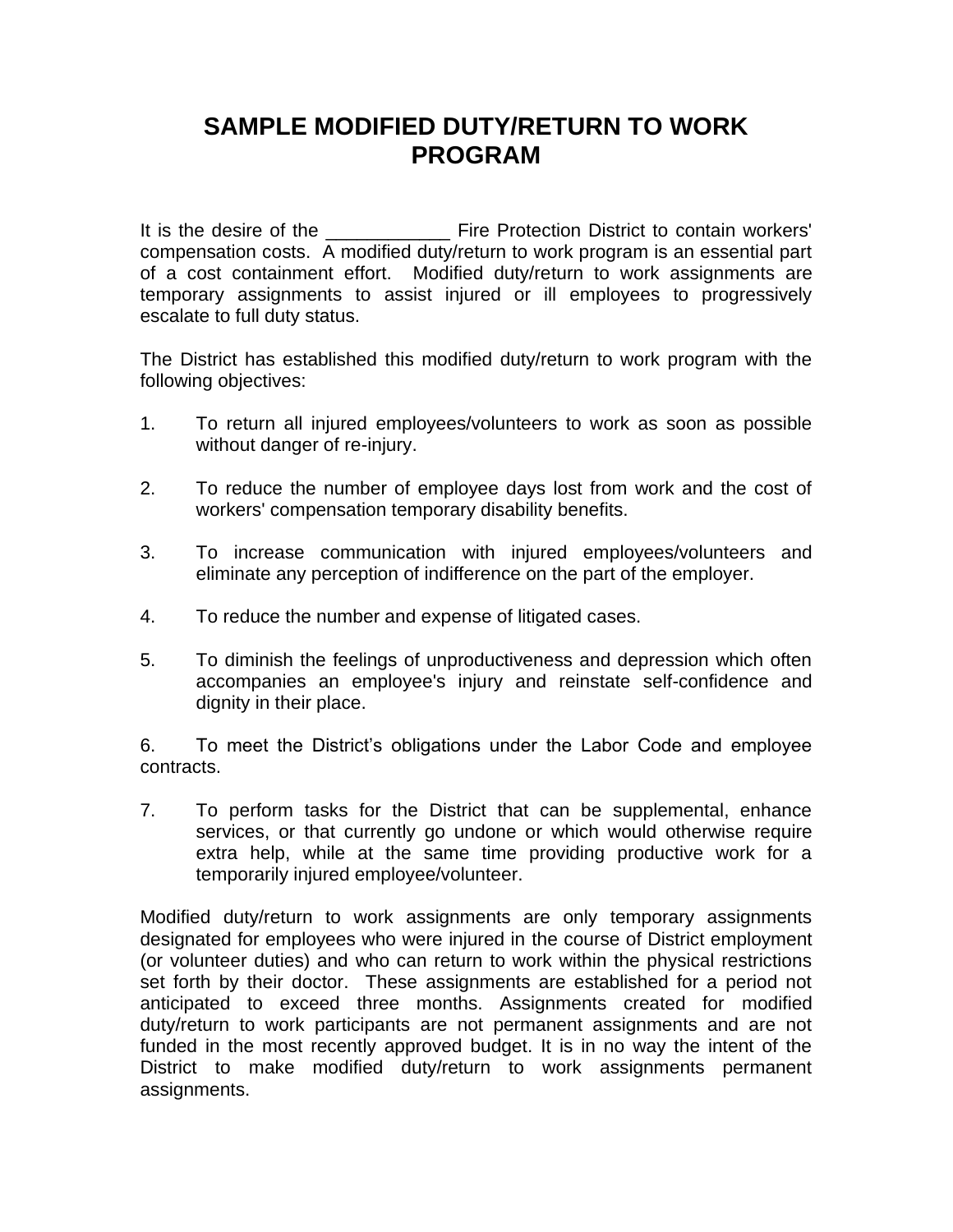It is the intention of the modified duty/return to work assignments that they be reviewed by the District and the treating physician during the course of the assignment with a focus on increasing the employee's abilities focused on a return to regular duty.

It shall be the policy of the District that all supervisors implement, maintain, and adhere to the modified duty/return to work program guidelines.

## **PROGRAM GUIDELINES:**

- 1. Injured employees/volunteers will be medically treated as deemed appropriate. The District's designated medical provider will be aware of the District's modified duty/return to work program so they can assist the District in placing the injured employee in an appropriate assignment.
	- a. Upon return from the doctor's office, the employee/volunteer and supervisor will meet to discuss the work restrictions as reported by the doctor. If the work restrictions require modified/light duty work, then such assignment will be evaluated and made available in the work unit if possible.
	- b. If any question should arise concerning the injured employee's ability to perform a specific modified/light duty assignment, the doctor who authorized the modified/light duty work must be contacted for clarification.
	- c. If no modified duty/return to work assignment is available within the injured employee's regular department, the supervisor will contact the personnel division within one working day following the meeting with the employee. If modified/light duty work is not available within the employee's normal work area, oral notification shall be given by the personnel division as to the availability and location of modified duty/return to work assignments.

Information regarding an employee's return to work on modified duty will be provided to the designated FASIS Third Party Administrator (TPA).

If no assignments can be found, the injured employee/volunteer will be placed on temporary disability until such time as appropriate work, within the work restrictions, is available, or the restrictions are lifted pursuant to direction from the treating physician. The District has the duty to reasonably accommodate an injured employee/volunteer within their current structure, but no duty to create a position specifically for the injured employee/volunteer.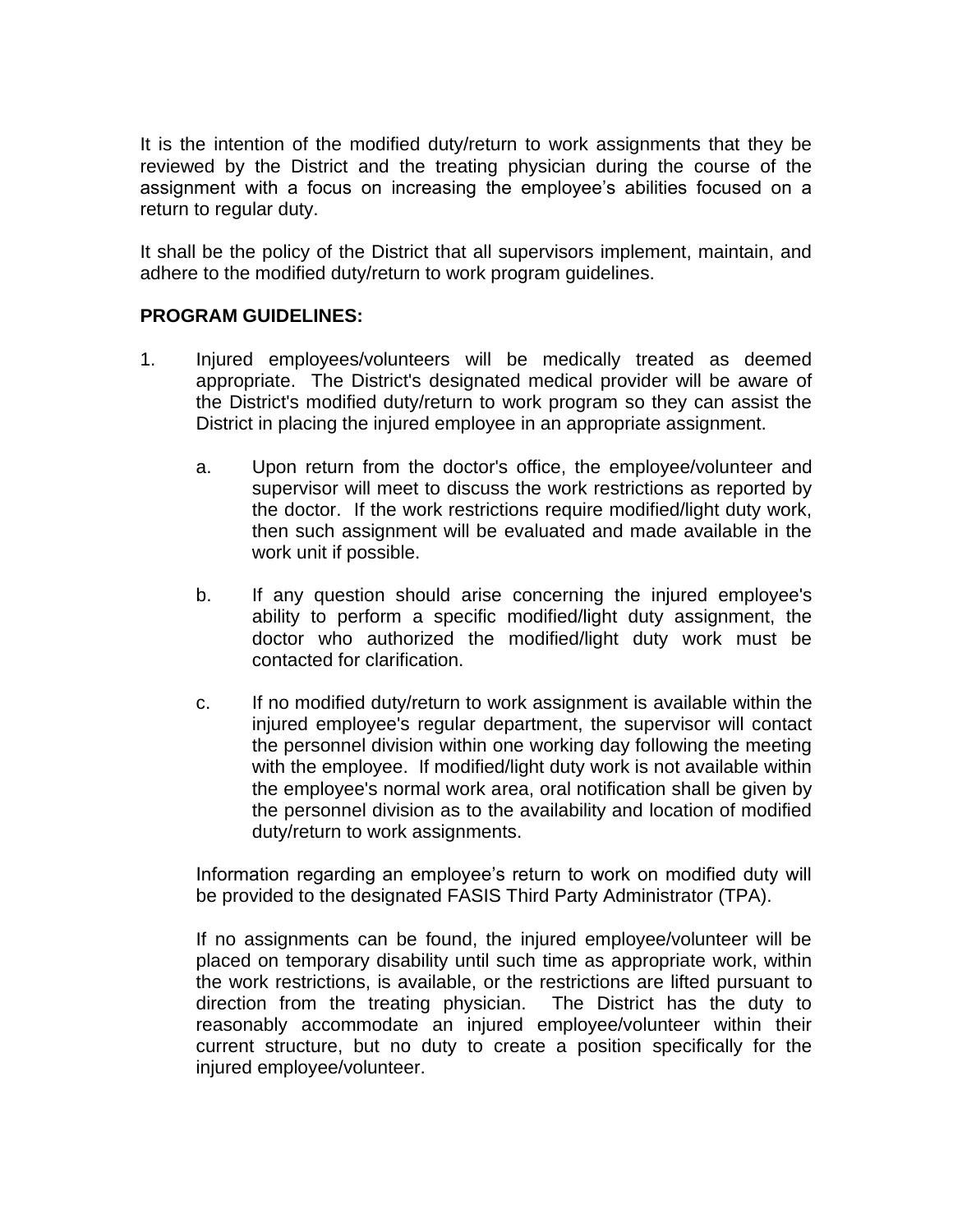A letter or memorandum notifying the injured employee/volunteer of the modified duty/return to work assignment must always follow the oral notification.

If the injured employee/volunteer refuses the modified/light duty assignment then the TPA will be advised by the District and the employee's temporary disability benefits may be impacted.

2. If it appears that the injured employee will not return to their regular job within a reasonable period of time (not to exceed three months), the personnel department will contact the workers' compensation TPA to request that an appointment be scheduled with the treating physician to address return to modified duty or provide the administrator with a copy of a job description/list of modified duties that can be faxed to the treating physician to address return to modified duty.

## **TYPES OF MODIFIED DUTY/RETURN TO WORK ASSIGNMENTS:**

The following modified duty/return to work assignments may be available to injured employees (EACH DEPARTMENT SHOULD CREATE THEIR OWN LIST OF ASSIGNMENTS):

- Prepare a District inventory of property
- Catalog films and books
- Assemble employee packets
- Filing
- Photocopying
- Typing
- Computer data entry
- Furniture repair
- Paperwork (reports)
- **E** Light cleaning (windows, bathrooms, railings, dusting)
- Stamping or stuffing envelopes
- Read safety or policy manuals for updates to the data
- Review safety films for viewing by other District employees/volunteers
- Paint (railings, fire extinguishers, etc.)
- Graffiti cleaning
- Check fire extinguishers
- Engrave property for identification in case of misplacement or theft
- **■** Messenger
- Inspect buildings
- Receptionist/take telephone messages/public contact
- Proofreading documents
- Code enforcement